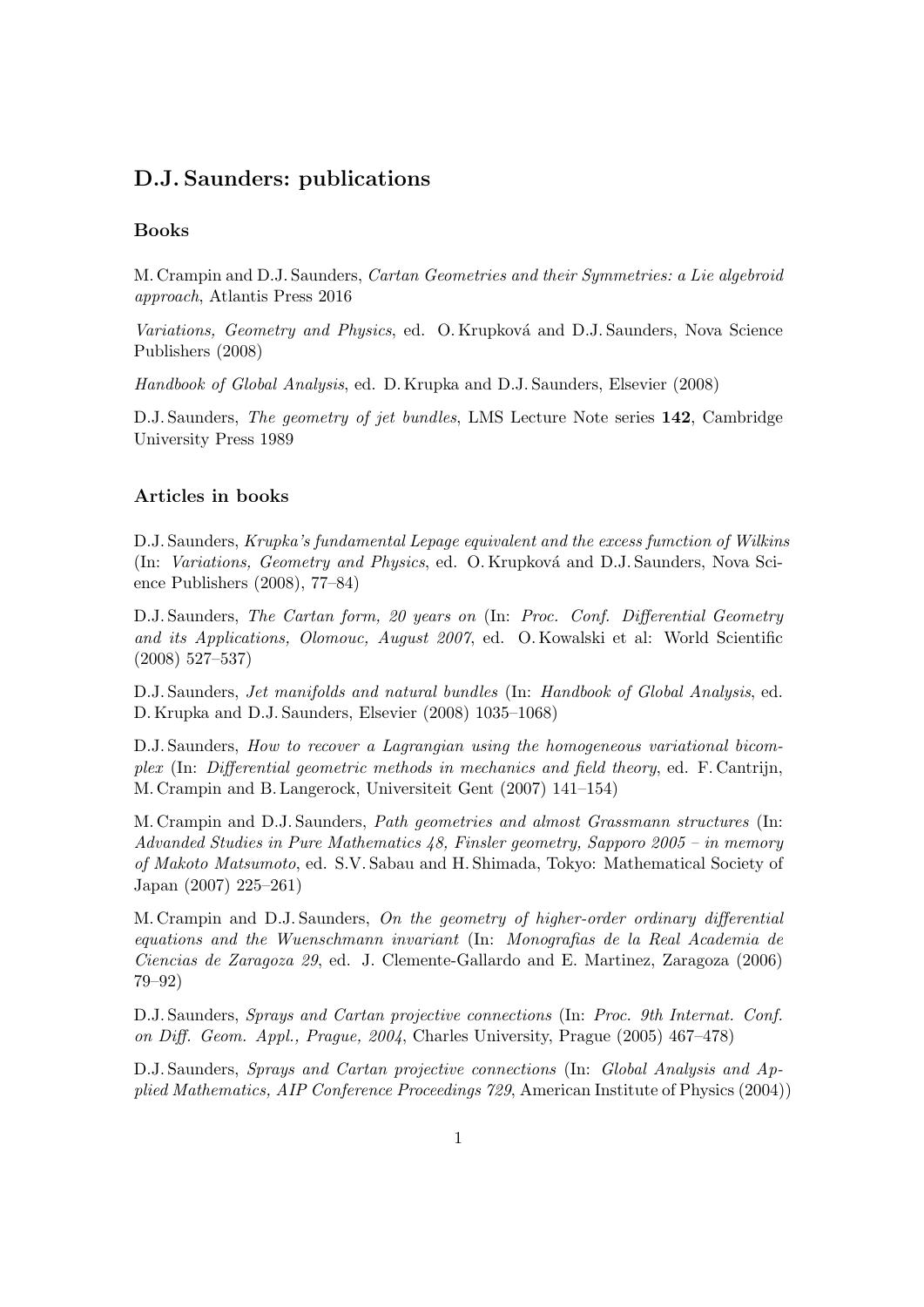D.J. Saunders, S – the vertical endomorphism (In: Applied Differential Geometry and Mechanics, ed. W. Sarlet and F. Cantrijn, Universiteit Gent (2003) 141–159)

D.J. Saunders, The geometry of non-holonomic Lagrangian systems (In: Proc. 7th Internat. Conf. on Diff. Geom. Appl., Prague, 1998, Masaryk University, Brno (1999) 575–579)

## Papers

D.J. Saunders, Jets and the variational calculus, Comm.Math. 29 (2021) 91–114

D.J. Saunders, On Lagrangians with reduced-order Euler–Lagrange equations, SIGMA 14 (2018) 089, 13 pages

D.J. Saunders, Vertical symmetries of Cartan geometries, Diff. Geom .Appl. 54 (2017) 165–174

O. Rossi, D.J. Saunders and G.E. Prince, Shape maps for second order partial differential equations, J. Math. Pures. Appl. 107 (2017) 615–637

D.J. Saunders, O. Rossi and G.E. Prince, Tangent bundle geometry induced by second order partial differential equations, J. Math. Pures. Appl. 106 (2016) 296–318

D.J. Saunders, On null Lagrangians, Math. Slovaca 65 (2015) 1–16

O. Rossi and D.J. Saunders, Dual jet bundles, Hamiltonian systems and connections, Diff. Geom. Appl. 35 (2014) 178–198

O. Rossi and D.J. Saunders, Lagrangian and Hamiltonian duality, J. Math. Sci. 218(6) (2016), DOI 10.1007/s10958-016-3069-6

M. Crampin, T. Mestdag and D.J. Saunders, Hilbert forms for a Finsler metrizable projective class of sprays, Diff. Geom. Appl.  $31(1)$  (2013) 63–79

D.J. Saunders, Projective metrizability in Finsler geometry, Comm.Math. 20(1) (2012) 63–68

M. Crampin, T. Mestdag and D.J. Saunders, The multiplier approach to the projective Finsler metrizability problem, Diff. Geom. Appl. 30(6) (2012) 604–621

M. Crampin and D.J. Saunders, Homogeneity and projective equivalence of differential equation fields, J. Geom. Mech.  $4(1)$  (2012) 27-47

D.J. Saunders, Double structures and jets, Diff. Geom. Appl. 30(1) (2012) 59–64

M. Crampin and D.J. Saunders, Holonomy of a class of bundles with fibre metrics, Pub. Math. Debrecen 81(1–2) (2012) 199–234

D.J. Saunders, Homogeneous variational problems: a minicourse, Comm.Math. 19 (2011)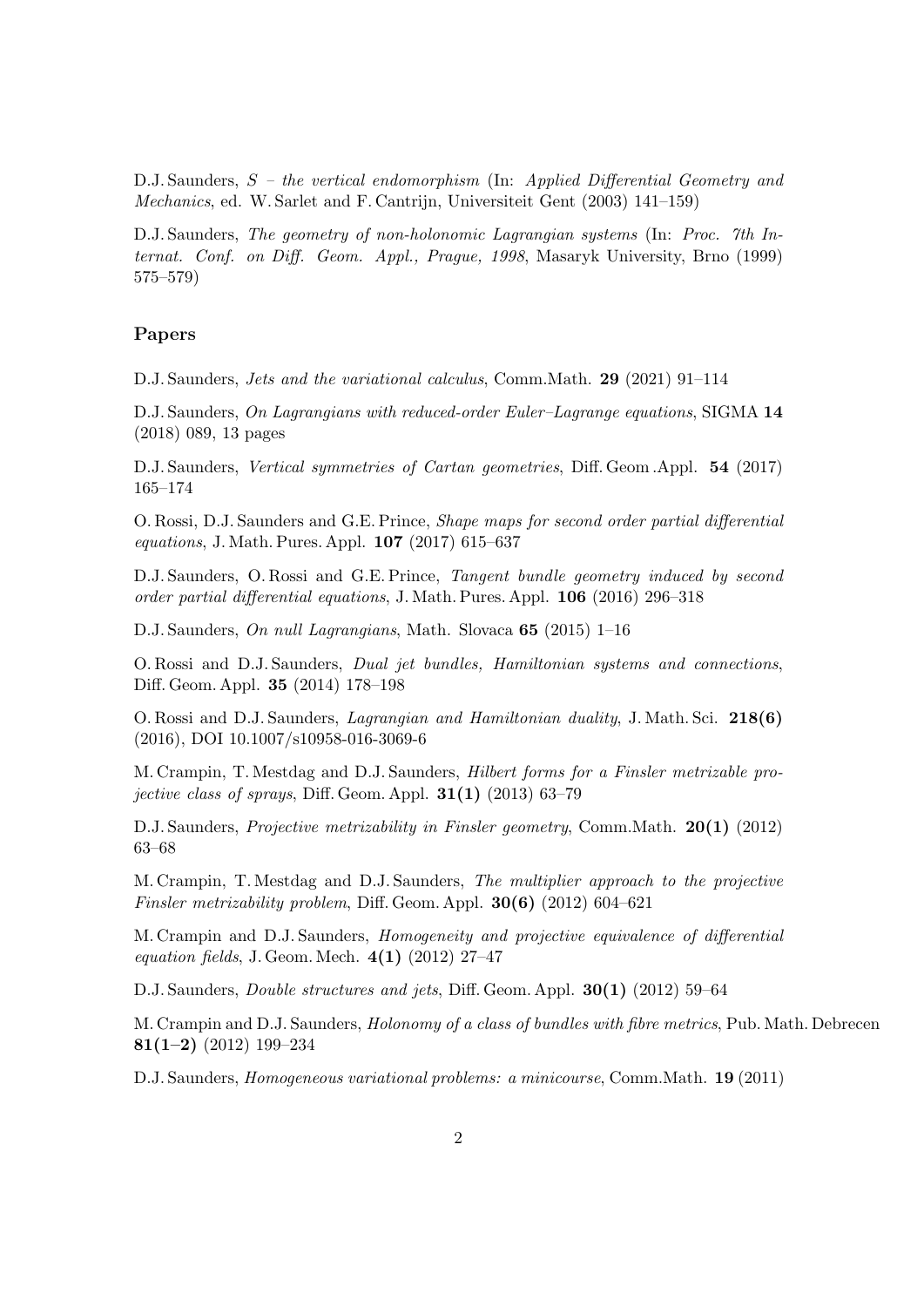91–128

O. Krupková and D.J. Saunders, Affine duality, and Lagrangian and Hamiltonian sys $tems, \text{IJGMMP } 8(3), (2011) \, 669-697$ 

D.J. Saunders, Some geometric aspects of the calculus of variations in several independent variables, Comm. Math. 18(1) (2010) 3–19

D. Krupka, O. Krupková and D.J. Saunders, Cartan–Lepage forms in geometric mechanics, Int. J. Non-Lin. Mech.  $47(10)$  (2012) 1154–1160

D.J. Saunders, Thirty years of the inverse problem in the calculus of variations and its applications, Rep. Math. Phys.  $66(1)$  (2010) 43-53

D.J. Saunders, *Horizontal forms on jet bundles*, Balkan J. Geom. Appl. **15(1)** (2010) 149–154

D.J. Saunders and M. Crampin, The fundamental form of a homogeneous Lagrangian in two independent variables, J. Geom. Phys. 60 (2010) 1681–1697

D. Krupka, O. Krupková and D.J. Saunders, The Cartan form and its generalizations in the calculus of variations, I.J.G.M.M.P.  $7(4)$  (2010) 631–654

M. Crampin and D.J. Saunders, Homotopy Operators for the Variational Bicomplex, Representations of the Euler–Lagrange Complex, and the Helmholtz–Sonin Conditions, Lobachevskii J. Math. 30(2) (2009) 107–123

M. Crampin and D.J. Saunders, Some concepts of regularity for parametric multipleintegral problems in the calculus of variations, Czech Math. J. 59(3) (2009) 741–758

D.J. Saunders, Homogeneous variational complexes and bicomplexes, J. Geom. Phys. 59 (2009) 727–739

M. Crampin and D.J. Saunders, Fefferman-type metrics and the projective geometry of sprays in two dimensions, Math. Proc. Camb. Phil. Soc. 142 (2007)

M. Crampin and D.J. Saunders, Affine and projective transformations of Berwald connections, Diff. Geom. Appl. 25 (2007) 235–250

M. Crampin and D.J. Saunders, Projective connections, J. Geom. Phys. 57 (2007) 691– 727

M. Crampin and D.J. Saunders, Cartan's concept of duality for second-order ordinary differential equations, J. Geom. Phys.  $54$  (2005) 146–172

W. Sarlet, D.J. Saunders and F. Cantrijn, Adjoint symmetries and the generation of first integrals in nonholonomic mechanics, J. Geom. Phys.  $55(2)$  (2005) 207–225

M. Crampin and D.J. Saunders, On null Lagrangians, Diff. Geom. Appl. 22 (2005) 131– 146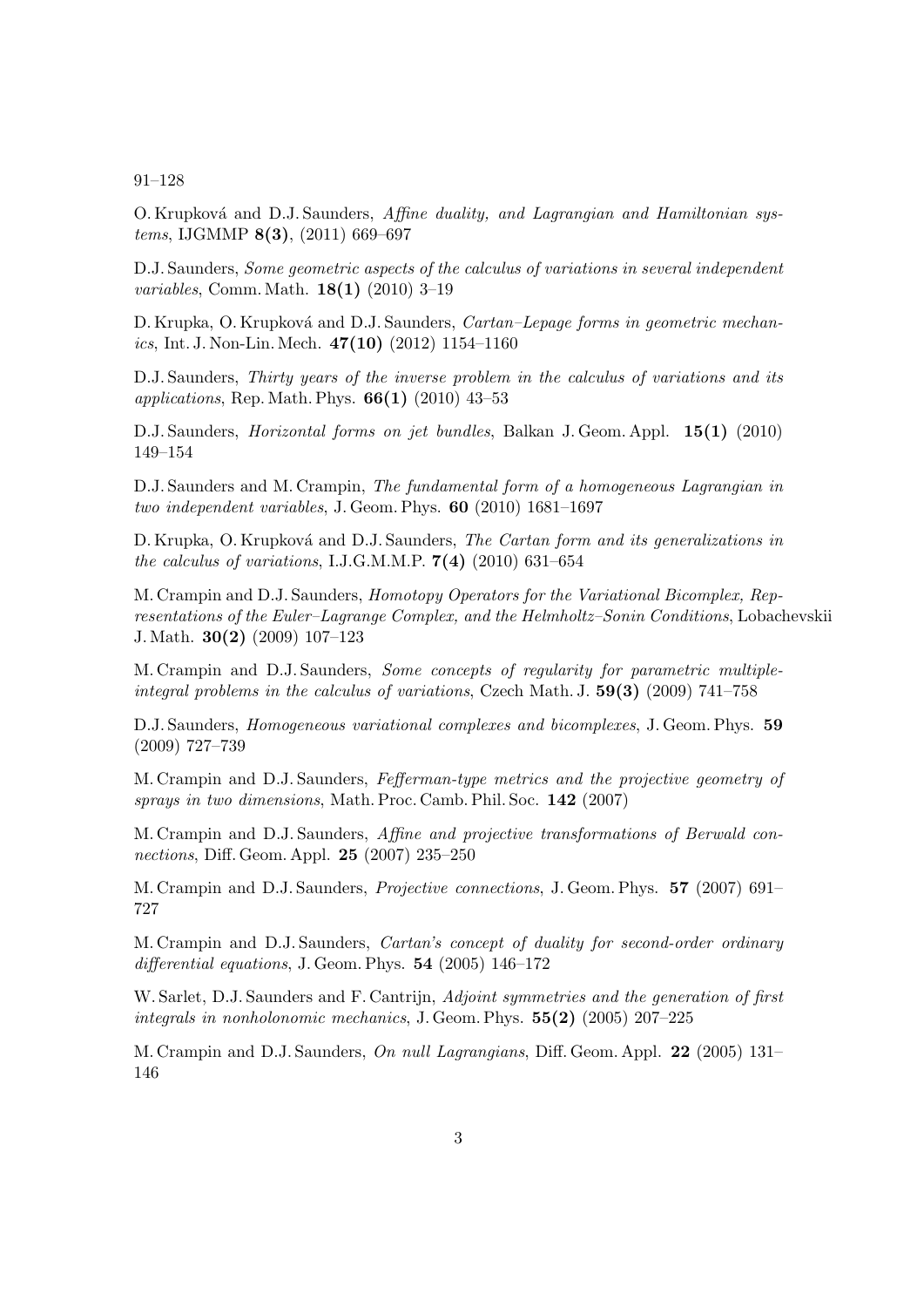D.J. Saunders, *Prolongations of Lie groupoids and Lie algebroids*, Houston J. Math. **30(3)** (2004) 637–655

M. Crampin and D.J. Saunders, The Hilbert-Carathéodory and Poincaré-Cartan forms for higher-order multiple-integral variational problems, Houston J. Math. 30(3) (2004) 657–689

M. Crampin and D.J. Saunders, The Hilbert-Carathéodory form for parametric multiple integral problems in the calculus of variations, Acta Appl. Math. 76 (2003) 37–55

D.J. Saunders, *Homogeneous Lagrangian systems*, Rep. Math. Phys. 51(2-3) (2003) 315– 324

D.J. Saunders, On the inverse problem for even-order differential equations in the higherorder calculus of variations, Diff. Geom. Appl. 16(2) (2002) 140–166

D.J. Saunders and M. Crampin, Variational problems on Lie algebroids, Diff. Geom. Appl. 15 (2001) 165–174

D.J. Saunders, F. Cantrijn and W. Sarlet, Regularity aspects and Hamiltonization of nonholonomic systems, J. Phys. A: Math. Gen. **32(39)** (1999) 6869

D.J. Saunders, Connections in classical mechanics, Rend. Sem. Mat. Univ. Pol. Torino 53(4) (1996) 393–404

W. Sarlet, F. Cantrijn and D.J. Saunders, A differential geometric setting for mixed firstand second-order ordinary differential equations, J. Phys. A: Math. Gen. 30(11) (1997) 4031–4052

D.J. Saunders, A new approach to the non-linear connection associated with second-order (and higher-order) differential equation fields, J. Phys. A: Math. Gen. 30 (1997) 1739– 1743

D.J. Saunders, W. Sarlet and F. Cantrijn, A geometrical framework for the study of nonholonomic Lagrangian systems: II, J. Phys. A: Math. Gen.  $29(14)$  (1996) 4265–4274

W. Sarlet, F. Cantrijn and D.J. Saunders, A geometrical framework for the study of nonholonomic Lagrangian systems, J. Phys. A: Math. Gen. 28(11) (1995) 3253–3268

D.J. Saunders, The regularity of variational problems, Contemp. Math. 132 (1992) 573– 593

D.J. Saunders, A note on Legendre transformations, Diff. Geom. Appl. 1 (1991) 109–122

D.J. Saunders and M. Crampin, On the Legendre map in higher-order field theories, J. Phys. A: Math. Gen. 23(14) (1990) 3169

F. Cantrijn, M. Crampin, W. Sarlet and D.J. Saunders, The canonical isomorphism between  $T^kT^*M$  and  $T^*T^kM$ , C. R. Acad. Sci. Paris, 309(II) (1989) 1509–1514